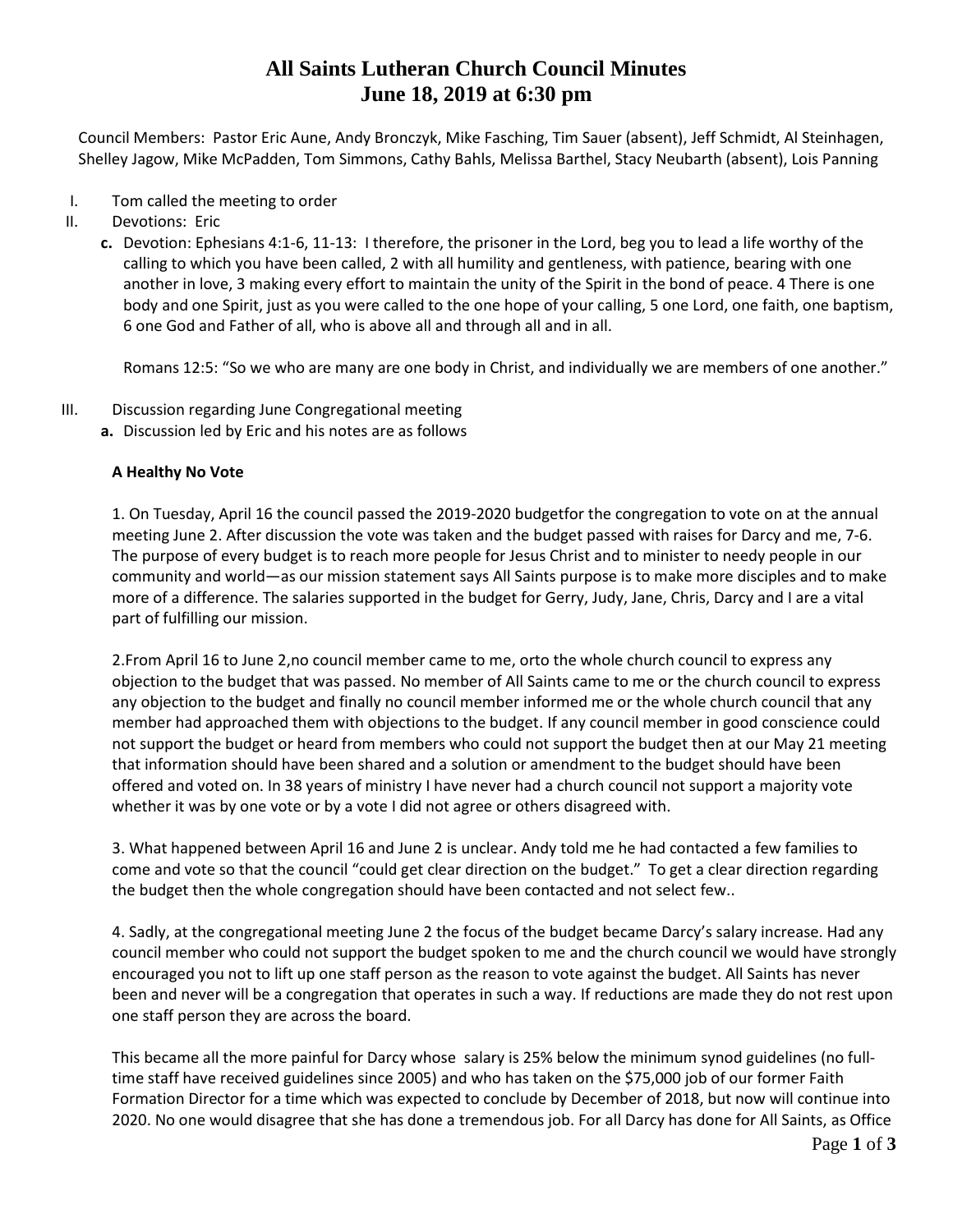# **All Saints Lutheran Church Council Minutes June 18, 2019 at 6:30 pm**

and Business Administrator, Financial Secretary, Sunday School, WOW, Confirmation, VBS, Prayer Partners, for the Building Team, Building and Grounds and Finance she deserved the common courtesy,the decency of being told that her salary increase would become the focus of the congregational meeting.

It is easy to vote no on a budget. The hard work lies in offering a solution. Over the years we have had people who objected to the budget and they were also asked to offer a solution--they had none. If I or any member of the council or congregation had been told of the effort to defeat the budget then we would have asked for a solution. What was the new plan for Darcy's salary? None was offered at the meeting. The budget simply became a win/lose proposition and when the budget becomes a win/lose everyone loses.

At our new member orientation last Tuesday night every new member spoke of the spirit of love and hospitality that drew them to All Saints. All Saints has had disagreements before but as the constitution says the responsibilities of the church council are to "maintain supportive relationships with the pastors and staff" and "to promote a congregational climate of peace and goodwill, and, as differences and conflicts arise, to endeavor and foster mutual understanding. What has set All Saints apart from other congregations is that we have been able to do that and with God's help we will again.

Finally every council, congregation and pastor face moments where we forget who is in control—God. For me the sad part of the meeting included not only the treatment of Darcy, but that only one person spoke of how God has blessed this church with everything we have ever needed. The first part of our mission statement says that we "Celebrate Grace." That means we look at our church and our lives and see all the ways God has blessed us. Our theme song for Bible School began: "Where ever you lead me, I'm going to follow. I'm trusting you God. You are good!" God has been so, so, so,so, good to All Saints. We have a brand new million dollar building that will be paid off in 12 years or sooner. Our congregation continues to grow and grow and grow and so does our giving and we have a balanced budget. Looking to God first along with figures, formulas, statistics and numbers is the only way this church council and congregation and pastor can dispel fear, doubt, despair and hopelessness that the devil uses to destroy Christ's church.

Now briefly to a new pastor I said at the April meeting and the May meeting that calling a new pastor will require the adoption of a new budget. Simple math tells us that we have supported for 22 years a Faith Formation Director whose most recent salary and benefits totaled \$75,000. Over the next year as Judy and I receive Medicare our health premiums will drop by \$16,000. In addition we have nearly \$6,000 in savings for a new pastor and a projected budget surplus of some \$20,000 and the Gratitude and Generosity Team will launch a campaign to help fund a new pastor. With the money given to support a former staff member, plus the money in savings, plus the savings in health insurance premiums,plus the \$20,000 budget surplus we are off to a great start. If people have questions about calling a new pastor have them talk to me.

In the interest of providing a budget so that we can Celebrate Grace, Make Disciples, Make a Difference and create a congregational climate of peace and goodwill, and in support of Darcy I move that we amend the current budget toinclude a \$2.50 raise an hour from her current \$21.64 to \$24.14, halfway to her minimum guideline of \$26.50 and also include a \$3,000 thank you gift all given retroactively from June 1, 2019 to April 30, 2020.

### **b.** Discussion with all of council

Al discussed that he expressed some concerns at the April council meeting and no one was willing to have a good discussion about it. He had his faith questioned by some council members instead. It was agreed upon that better communication within the council needs to occur going forward.